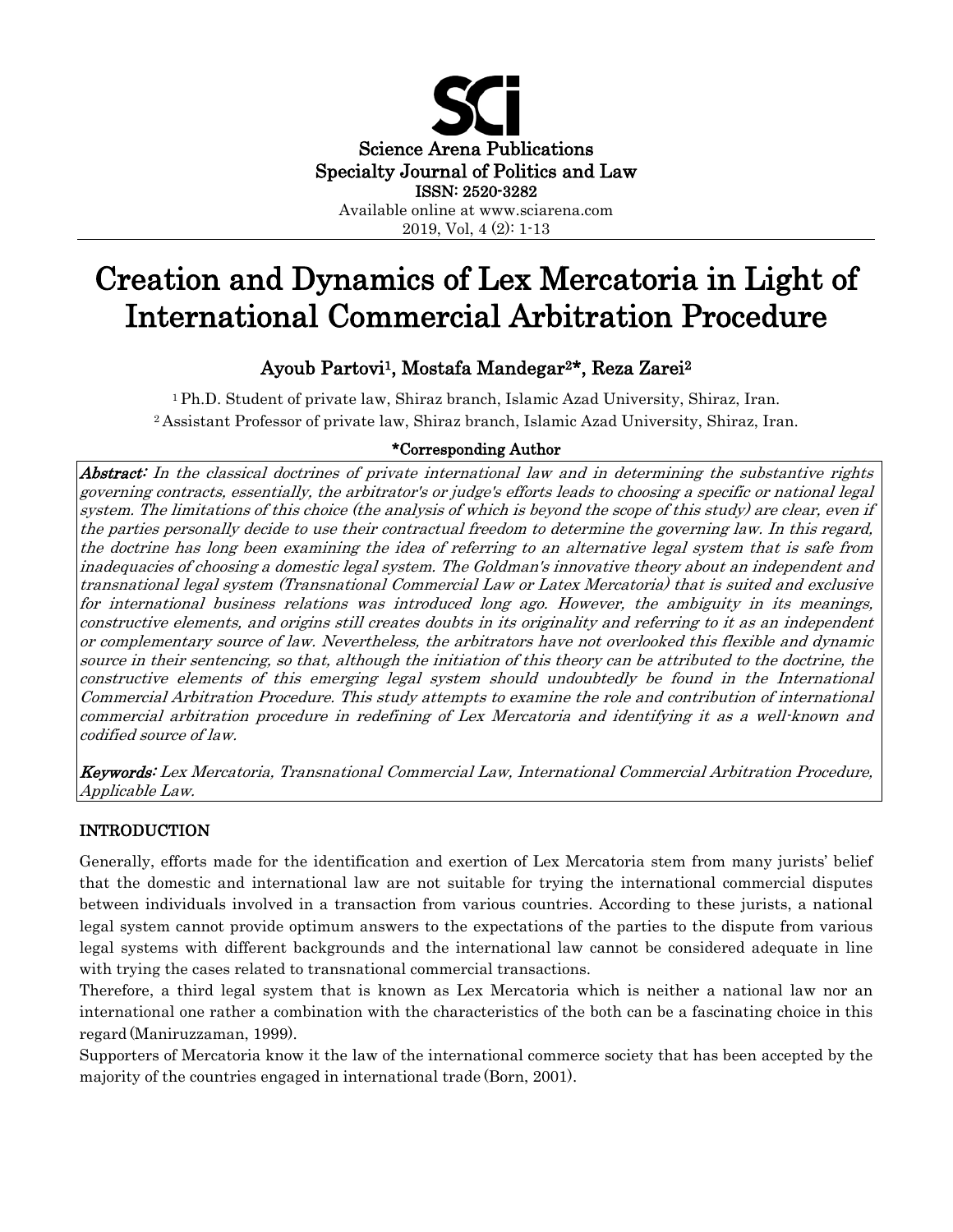$\overline{a}$ 

Lex Mercatoria was taken into account by the international businessmen in the light of the traders' need for an impartial legal system matching the international commerce conditions, on the one hand, and in consideration of the various legal barriers rendering it difficult to sign and enforce transaction contracts based on national regulations, on the other hand.

Alongside with the problems related to the rule conflicts and incompatibilities of the solutions posited in the regulations for resolving disputes in various national law, absence of a unitary perception of the similar legal expressions, precedence and subsequence of loss compensation methods<sup>[1](#page-1-0)</sup> in various legal systems, paying attention to the domestic procedures and interpretations of a country in lieu of paying attention to the international commercial procedures, exclusion of public order that could be unfairly interpreted in the domestic law by the national judges and unfamiliarity and costliness of learning a foreign national law were amongst the reasons that, as viewed by the merchants, made the administration of their transnational contracts using the national law of the other party or the law of a third country difficult and costly.

Besides these reasons, the need for the existence of uniform commercial principles transcending beyond the various national rule-making policies and specifically capable of administrating governing transnational commercial transactions was extremely felt during the recent decades by various institutions working parallel to standardization of the international trade.

The need is important in that if any government uses a different and separate collection of the principles and regulations parallel to the adjustment of the endorsed contracts to the jurisdiction of the international trade, it would be impossible for the uniformity of the regulations governing the transnational commercial transactions to be actualized even in a minimum level. The extant discrepancies in the national rules and regulations would influence the contract interpretation and enforcement and this might cause an increase in the discrepancies and attainment of results in the course of legal resolution of the disputes that are unpredictable for both of the parties to the dispute. Such a lack of confidence in the predictability of the trial results makes the merchants lose their ability of making decision based on their contingent prediction of the future trial results and this can per se cause doubts in the adjudication of the dispute which can result in the resolution of the dispute according to the financial and economic conditions of the dispute parties in favor of the stronger party. In other words, if prediction of the trial results is presumed impossible and, generally, the law and mechanism of dispute resolution are found inefficient, the parties and, especially the weaker party, would evidently be forced to reach an agreement with the stronger party for the enforcement of the contract and the sure thing in such an agreement is that the merchant with a weaker financial situation cannot enjoy his or her legitimate economic interests that could have been obtained in the light of the fair and just enforcement of the contract.

However, disputes regarding the various national regulations related to a contract can eventually considerably influence the interests of the parties to a transaction contract signed in the jurisdiction of the international trade; hence, it is necessary that uniform regulations and principles govern the transnational commercial transactions.

International contracts constitute special types of legal relations and their contractual elements are related to more than one legal system. The issue is crystalized when the resident location of the parties, the place of the contract conclusion or the place of its enforcement are variable (Gimenez Corte, 2012).

For instance, the contract signed in Paris and enforced in Tehran is considered an international contract. In these cases, since the contract is related to more than a legal system, it is necessary to specify which law can be enforced in respect to the various aspects of the contract should dispute arise. Parallel to finding an answer to this question, private international law utilizes its classic means, to wit regulations of dispute resolution that causes problems to the merchants in practice such as unpredictability of the results of enforcing the

<span id="page-1-0"></span><sup>&</sup>lt;sup>1</sup> For example, the specific performance is the first way of compensating the loss in the jurisdiction of civil law countries whereas claim of damage is the method of loss compensation.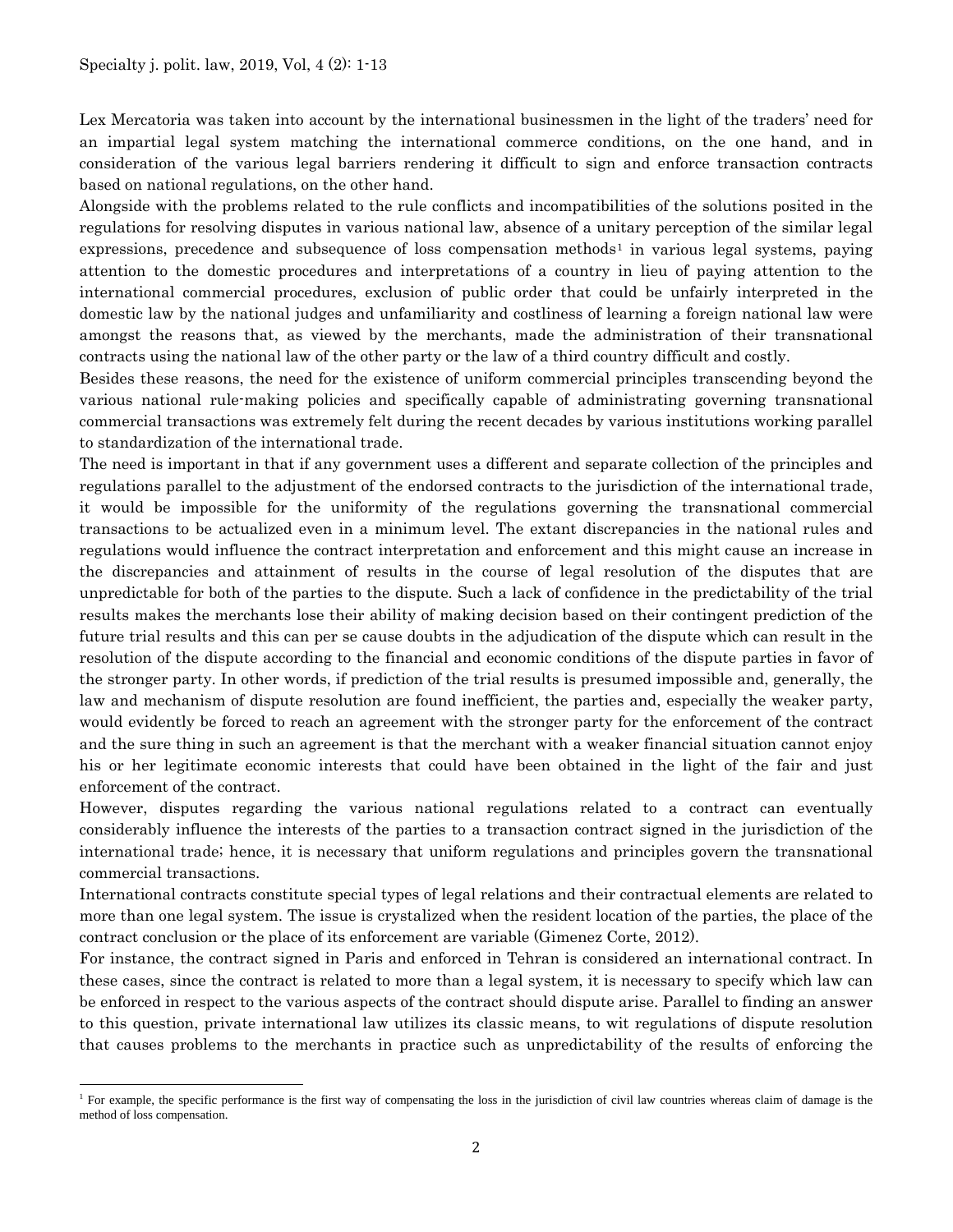dispute resolution regulations due to the unevenness of the regulations in various legal systems and this is per se influential on the possibility of predicting the trial results or arbitration results that can enable prospective decision-making. Therefore, this is why it seems that the possibility of trying based on Lex Mercatoria has also been predicted in Iran's law, as well, considering Paragraph (T) of article 42 of the arbitration regulations and procedures of Iran's arbitration center of chamber of commerce in the light of the parties' independence in selecting the governing law, emphasis on the adoption of decisions based on the related commercial contract, mores and habits<sup>2</sup> as well as Paragraph (3) of article 27 of Iran's international commercial arbitration law[3](#page-2-1), passed in 1998, and Paragraph (2) of article (30) of the arbitration regulations of Tehran's regional center, passed in 2005, that explicitly predicts the possibility of trying based on fairness and arbitration in line with avoiding the conflict of the regulations and veneration of the dispute parties<sup>[4](#page-2-2)</sup>. It is worth mentioning that predictability is amongst the advantages of a legal system and it is based on this property that the parties, assumed herein as international, can seminally make decisions according to the predictions of the trial decision as to whether compromisingly resolve their dispute or refer to arbitral courts or judicial courts based on their analyses of their trial interests and costs and in the light of the quality of the sentences to be issued. The simplicity and non-complexity of the riles and principles governing the international commercial contracts, on the one hand, and world-inclusiveness and perceptibility of its principles and regulations, on the other hand, can provide the merchants with this important option. In a comparison to the various national regulations, these properties can be more expected from Lex Mercatoria and, in this regard, it is emphasized in respect to Lex Mercatoria that it has to be considered as containing global principles, as a specimen, the principle of indispensability of commitment enforcement<sup>5</sup>, and these principles have been predominantly authenticated in every legal system and, secondly, Lex Mercatoria should be considered as incorporating special standards for the formation (and enforcement) of contracts and, finally, Lex Mercatoria should also take into account the growing jurisdiction of the international commercial arbitration (Shmatenko, 2013, p.93).

Thus, Lex Mercatoria is apparently commissioned to more optimal administration of the transnational commercial contracts and it is considered more suitable for the administration of these contracts in contrast to the national conflict resolution regulations and it is in this regard that it has drawn the attentions of the merchants as the activists of the financial and economic markets because the merchants take measures parallel to the selecting or not selecting a legal system based on their analysis of their profit and cost.

It is worth mentioning that, in trying the international contracts, the national courts know the enforcement of their dispute resolution regulations as necessary based on the authority stemming from their own judicial jurisdiction and they also determine the law governing the lawuit based thereon. In fact, based on this option, the national courts are authorized to make decisions about the formative subject of the law governing the lawuit filed to them. The principle of independence authenticated as one of the most popular principles of contract law in the regulations on law conflicts of the majority of the legal systems for dispute resolution stipulates the possibility of selecting transnational commercial regulations or the very Lex Mercatoria in the international contracts. However, in various decisions made by various national jurisdictions, the parties cannot usually exclude the enforcement of any national regulation via making negative choices of law (Elcin,

<span id="page-2-3"></span><sup>5</sup> Pacta sunt servanda.

 $\overline{\phantom{a}}$ 

<span id="page-2-0"></span><sup>&</sup>lt;sup>2</sup> "Arbitrator" is obliged to make decisions based on the contract's content in all of the cases and observe the business mores and habits.<sup>3</sup> In case it is explicitly allowed by the parties, the arbitrator can make decis

<span id="page-2-1"></span>

<span id="page-2-2"></span><sup>&</sup>lt;sup>4</sup> Although arbitration based on fairness and mediation differs from arbitration based on Lex Mercatoria, it seems that the arbitrator can recognize Lex Mercatoria as the most fair law for the administration of the parties' dispute with his or her authority of trying based on fairness and use this authority in line with selecting and exerting Lex Mercatoria. In fact, although, in arbitration based on fairness, the arbitrator is obliged to issue sentences based on fair behavior rules and principles while, in arbitration based on Lex Mercatoria, the arbitrator should consider the transnational principles constituting Lex Mercatoria, the arbitrator can consider Lex Mercatoria as the most fair choice for administrating a transaction concluded in the international business domain based on fairness and according to its match with the international business procedures. In this regard, emphasis on the fairness-based trial can mean implicit authority for trying also based on Lex Mercatoria.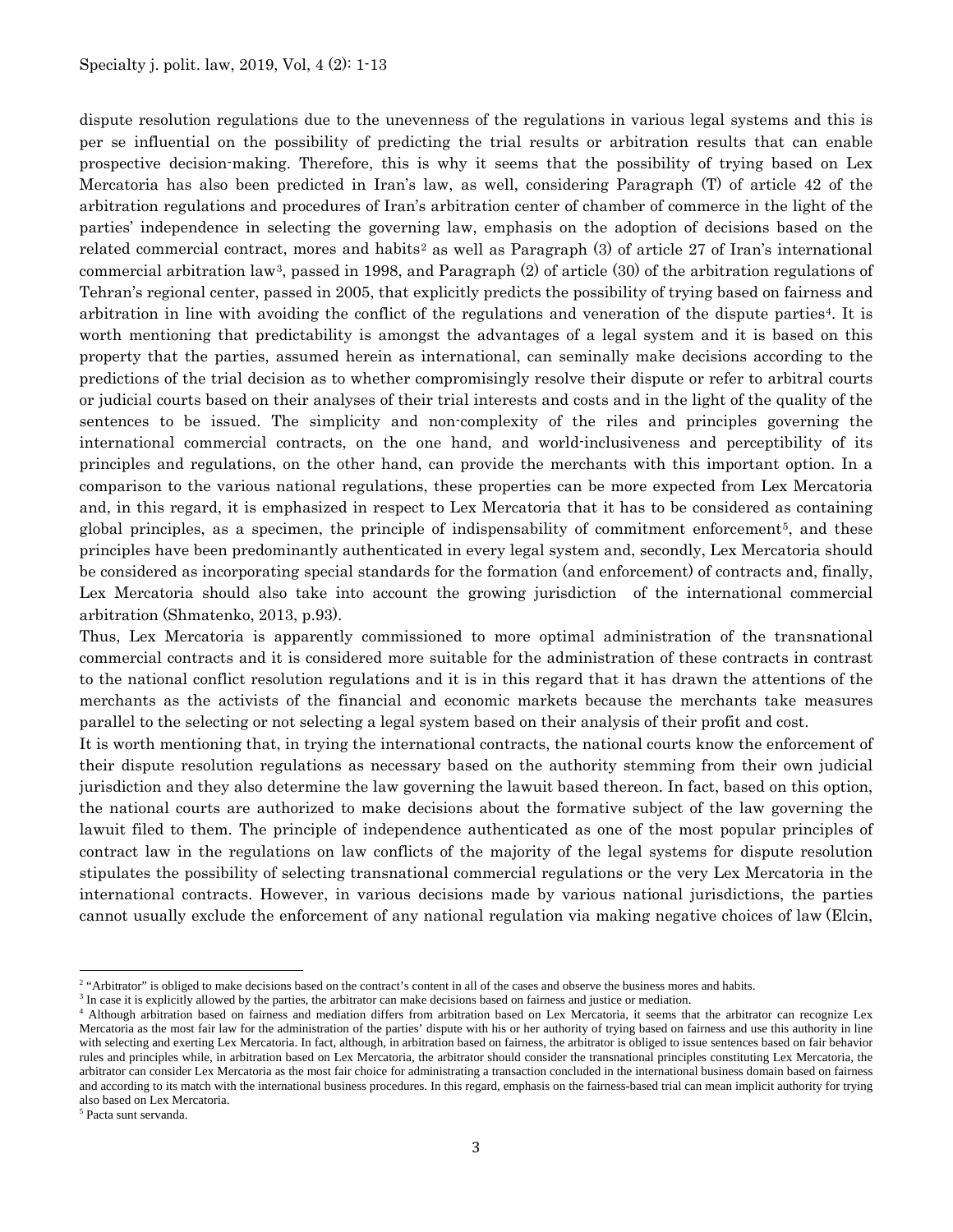2012). However, in international commercial arbitration procedures, sentences are observed<sup>[6](#page-3-0)</sup> in which it has been underlined that the parties' withdrawal from selecting any national law is interpreted as their implicit will for the governance of international commercial principles, i.e. the very Lex Mercatoria, over the contract (Janssen et al., 2009). Based thereon, some writers believe that the exclusion of the national regulations should be considered as the parties' will for the administration of the contracts by means of non-national regulations (Poudret et al., 2007). It has been emphasized in this regard that the exertion of the principles of international commercial contracts depends on the place of the case trial, national courts or arbitral courts (Klabbers and Piiparinen, 2013) and, in arbitral courts in case of the parties' silence, the parties' will is usually inferred as not selecting the national regulations. In fact, since the arbitral courts usually give the priority in their trial of the parties' disputes to the finding of the most appropriate solution for the effective management and adoption of proper decision for the filed lawuit and do not find themselves obliged to the observance of the rules of place like the national judges, they, considering their nongovernmental features, have more freedom of action in accepting the trans-governmental jurisdiction of Lex Mercatoria.

In fact, since Lex Mercatoria is comprised of the customs and procedures of the merchants and the other resources suitable for the administrating of the international commerce, it, in comparison to the national regulations and international law, is considered more appropriate by the merchants.

The other point that should be taken into consideration herein is that the tendency towards the implementation of Lex Mercatoria or the very transnational commercial law is important also in that the rules and principles of Lex Mercatoria that are originated from merchants' procedures in resources specific to the international commerce have been adequately specialized in various branches of business by standardizing private institutions like international markets and, in this regard, the practical procedures and knowledge have been successfully mixed in Lex Mercatoria.

In an investigation of the nature of Lex Mercatoria, the concept and nature of it should be firstly examined and the resources forming this legal system should be explored in a second stage, as well, and, eventually, it has to be considered that why the arbitral courts, assuming the parties' silence, have preferred in some files to, instead of resorting to national regulations, substantiate their rulings on Lex Mercatoria as the general principle of international commercial principles shared by the majority of the legal systems.

## Proposing the Theory of Lex Mercatoria:

The discussions about the nature of Lex Mercatoria are still being continued even amongst its proponents despite the passing of over half a century from the proposing of the topics about it (Frick, 2001). Described as a third legal system, Lex Mercatoria has been such various names as transnational law, transnational commercial law, Lex Mercatoria and international contracts law in the legal literature. Some writers, as well, consider Lex Mercatoria as a trans-governmental, instead of transnational, legal system according to its trans-governmental characteristics and with an emphasis on the nongovernmental nature of the principles constituting it and believe that it is better to use the term "trans-governmental" in lieu of "transnational" for describing the merchants' law hence Lex Mercatoria is envisioned as a trans-governmental commercial law (Karimi, Kashani and Nassiran, 2016). Supporters of Lex Mercatoria believe that Lex Mercatoria is reflective of a spontaneous expression of mores and principles stemming from business activities during long years (Campbell, 2010).

It was Lord Jessup who for the first time used transnational law for describing Lex Mercatoria and claimed, in this regard, that Lex Mercatoria includes rules regulating the actions and events transcending beyond the national borders and it encompasses both the general and private international law as regulations that cannot be appropriately grouped with such standard sets in a perfect manner.

Professor Good relates the concept of transnational commercial law to the transnational law concerned with commercial subjects and reasons in this regard that the transnational law also embrace national regulations

<span id="page-3-0"></span>l <sup>6</sup> ICC 7375/1996, ICC 7110/1995, ICC 7375/1996, ICC/ 8502/1996, ICCL9875/1999, ICC 10422/2001.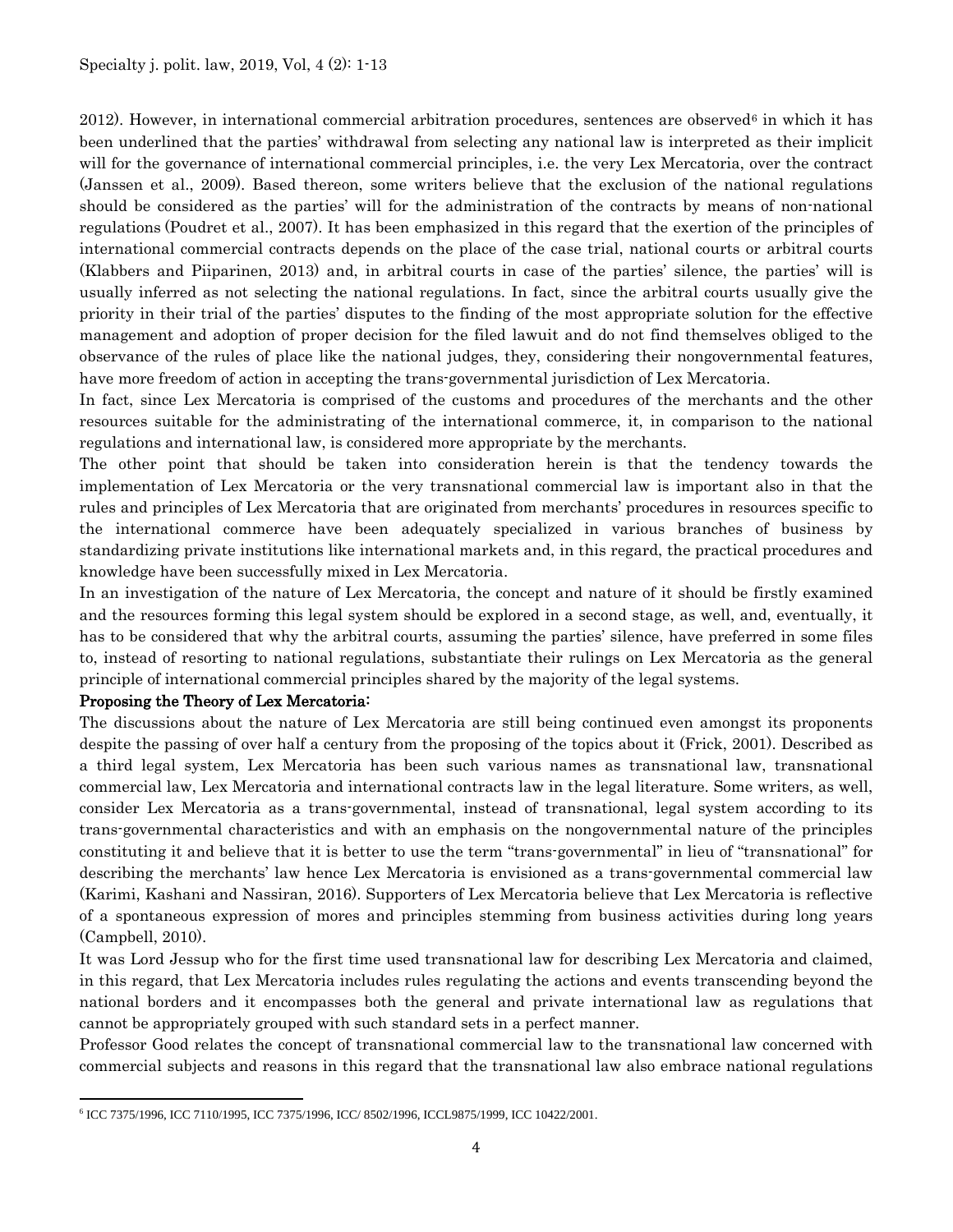$\overline{\phantom{a}}$ 

on international commercial and regulations of law conflicts. According to Good, transnational commercial law are not considered as the specified rules or products of a legal system rather Lex Mercatoria indicates the convergence of the regulations delineated in various legal systems that are even envisioned in the viewpoints of the interpreters who adopt more expanded approaches as collection of regulations that are completely nonnational and forcible by virtue of the international customs and observed by the business society (Maniruzzaman, 1999). In another perspective, Lex Mercatoria is considered as a contemporary analogue of the medieval commercial law that have been employed by private actors in line with organizing the business and resolving of the business disputes. In fact, based on an old tradition in the comparative law, new writers have concentrated especially on the law of contracts and development of the international commercial arbitration. According to this perspective, the new commercial law is a complex combination of governmental and private authorities that, though being considered private, play a significant role in allocation of risks, regulating access to the market and creation of relationships between local and global territories. According to this perspective, Lex Mercatoria is a specimen of the new universal law the borders of which are considered as equal to the markets, professional communities and landless social networks (Snyder, 2004).

As held in this perspective, Lex Mercatoria is exercised in the professional borderless communities the relations of which are based on the commercial procedures and rites and rituals practiced by the merchants in international level for its being rooted in Medieval era and based on the merchant's needs for arranging their business relations and considering the growth and development of arbitration as a mechanism of nearly private dispute resolution[7.](#page-4-0) In another perspective, Lex Mercatoria has been recounted as a transnational legal system composed of international commercial customs and shared principles and mores of the advanced nations (Winnick, 2014). Professor Goldman, as one of the stubborn defenders of Lex Mercatoria, knows this legal system as a set of general principles and customary regulations that have been spontaneously referred to or expanded within the framework of the international trade not specifically referred to a given national legal system (Maniruzzaman, 1999).

Therefore, according to Goldman, Lex Mercatoria is a nongovernmental independent legal system that is consisted of a spontaneous general principles and customary regulations without the interference of governmental legislation. Judge Mastil reminds in this regard that the regulations of Lex Mercatoria possess normative values independent from any national legal system and, based thereon, Lex Mercatoria forms an independent legal order (Lowenfeld, 1990). It is reasoned in this regard that the commercial traditions and business norms can be considered as transnational legal resources. Such a possibility comes about for the fact that they are not dictated by any governmental authority like parliament or judicial or governmental executive powers rather they are commercial rites and rituals and customs created by private persons based on the principle "autonomy of the parties". Therefore, the transnational law, as self-driving law, are born from international commercial procedures the resources of which are laid on the foundation of business norms and the dispute resolution method in its jurisdiction is also international arbitration considered different from the national or international courts (Gimenez, 2012).

As it can be observed there is an essential discrepancy in regard of the conceptualization of Lex Mercatoria. Some writers know Lex Mercatoria as solely a customary spontaneous nature and indeed a nongovernmental system the jurisdiction of which is even independent from the national legislation taking place even in the area of international trade. On the contrary, another group of the writers realize Lex Mercatoria as including governmental or inter-governmental regulations allocated to the international trade.

As for the reasoning by the first group, Goldman is one of the most prominent supporters of this perspective. According to Goldman, "Lex Mercatoria includes statutory provisions that are substantially, however not

<span id="page-4-0"></span> $<sup>7</sup>$  For seeing the reasons of the fast development and growth of a global business law order with a unique nature in comparison to the other noncommercial</sup> areas like criminal law or the family law, please refer to an article by Professor Bryan H. Druzin that can be retrieved from the following address: Bryan H.Druzin, "Anarchy, Order, and Trade: A Structuralist Account of Why a Global Commercial Legal Order is Emerging", Vanderbilt Journal of Transnational Law, Vol. 47, 2014.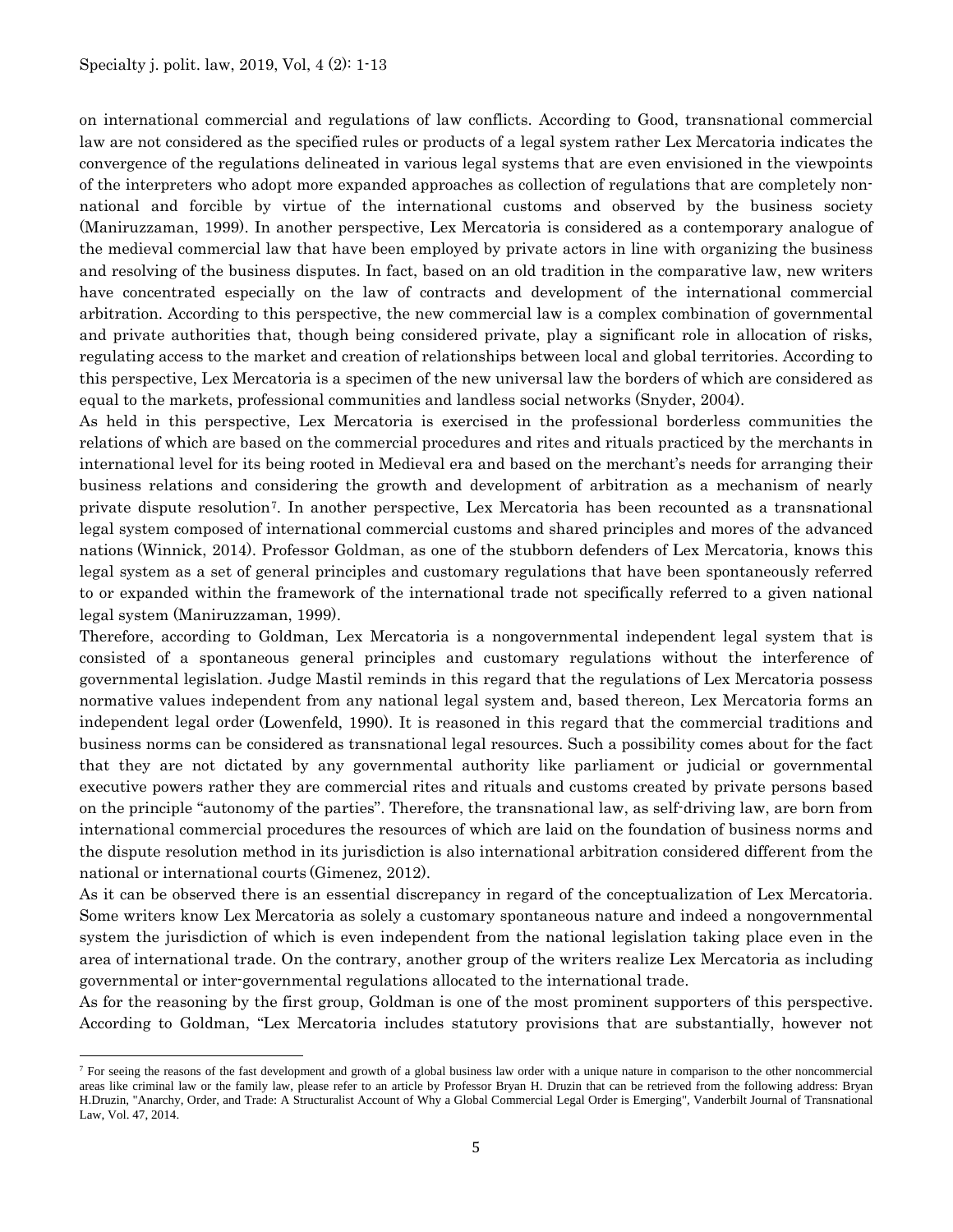exclusively, transnational and rooted in customs hence they are spontaneous even with the likely governmental or intergovernmental interferences for their expansion and implementation". Keeping this in mind, Lex Mercatoria can be envisioned as a sort of transnational customary law.

With the arrangement of such standards as customs, transnational principles and spontaneity, Goldman has in fact adopted a meager perspective towards such masters like Judge Jessup, Clive M. Schmitthoff and Ole Lando. In fact, Goldman believes that the intergovernmental regulations or those sourced from governmental origins related to the international trade are not automatically considered as part of Lex Mercatoria; however, he also suggest it that the regulations that have come about in line with the law's customary status through practical repetition (or frequency) or reflect the international mores or the general principles of the law can be considered as part of Lex Mercatoria without considering the constructors of these regulations or rules (Maniruzzaman, 1999).

With all these discrepancies, Professor Berger, in his important book titled "creeping codification of Lex Mercatoria" in 1999, offers a real description of the nature of Lex Mercatoria.

In this regard, Berger states that the perspectives are widely diverging about the terminology and legal quality of Lex Mercatoria, especially in respect to its nature as a third legal system at the side of the domestic law and general international law. However, there are strong similarities in terms of turning points of all the theories in international commercial law: combination of a panorama of the comparative law, customs, rites and rituals and business procedures has led to the perfection of transnational principles, regulations and standards that have been in practice exerted for the achievement of rational economic solutions in respect to the transnational commercial differences.

In this method, the priorities in contrast to substantive legal solutions have been reflected in line with avoiding the effects of uncertainty and unpredictability of the results stemming from complicated exertion of the regulations conflict doctrine and from the substantive regulations of the domestic law that are mostly insufficient for resolving the legal problems related to contemporary international commercial law (Pryles, 2008).

Based on this perspective, Lex Mercatoria, disregarding all the discrepancies in the definitions and its nature, is considered as a legal system the principles and regulations of which are transnational and/or established based on the rites and rituals and common procedures of international trade and they can also be found in a comparative investigation of the general common principles between the majority of the national legal systems, as well, and these principles have been created and developed for achieving a rational commercial solution for the discrepancies proposed in international commerce.

From this perspective, Lex Mercatoria is a legal system the principles and regulations of which have been accepted by the international commercial procedures and confirmed by the majority of the legal systems and it is considered more appropriate as compared to the domestic regulations due to its repetition in the international commercial procedure and, in fact, for its principles and regulations being considered as value and norms by the society of merchants in line with administration of the international commercial contracts. It is worth mentioning that the arbitrators have daily increasingly explicitly and extensively utilizing Lex Mercatoria in the international commercial relations and, under such conditions, even if we, theoretically and/or motivated by the preservation of the national interests and expansion of the domestic law' inclusion circle, come to terms with the governance of the law of a given territory and deny the transnational commercial law and, then, relying on the idea that these regulations lack any sort of indispensability, avoid accepting them as legal regulations, we never can and should deny the truth that the transnational commercial regulations are widely used and substantiated by the arbitrators as "legal realities" (Iranpour, 2015).

#### Resources of Lex Mercatoria:

As it was mentioned, there are different perspectives regarding the nature of Lex Mercatoria. They are somewhat rooted in the absence of a unit perspective regarding Lex Mercatoria resources. In fact, one cannot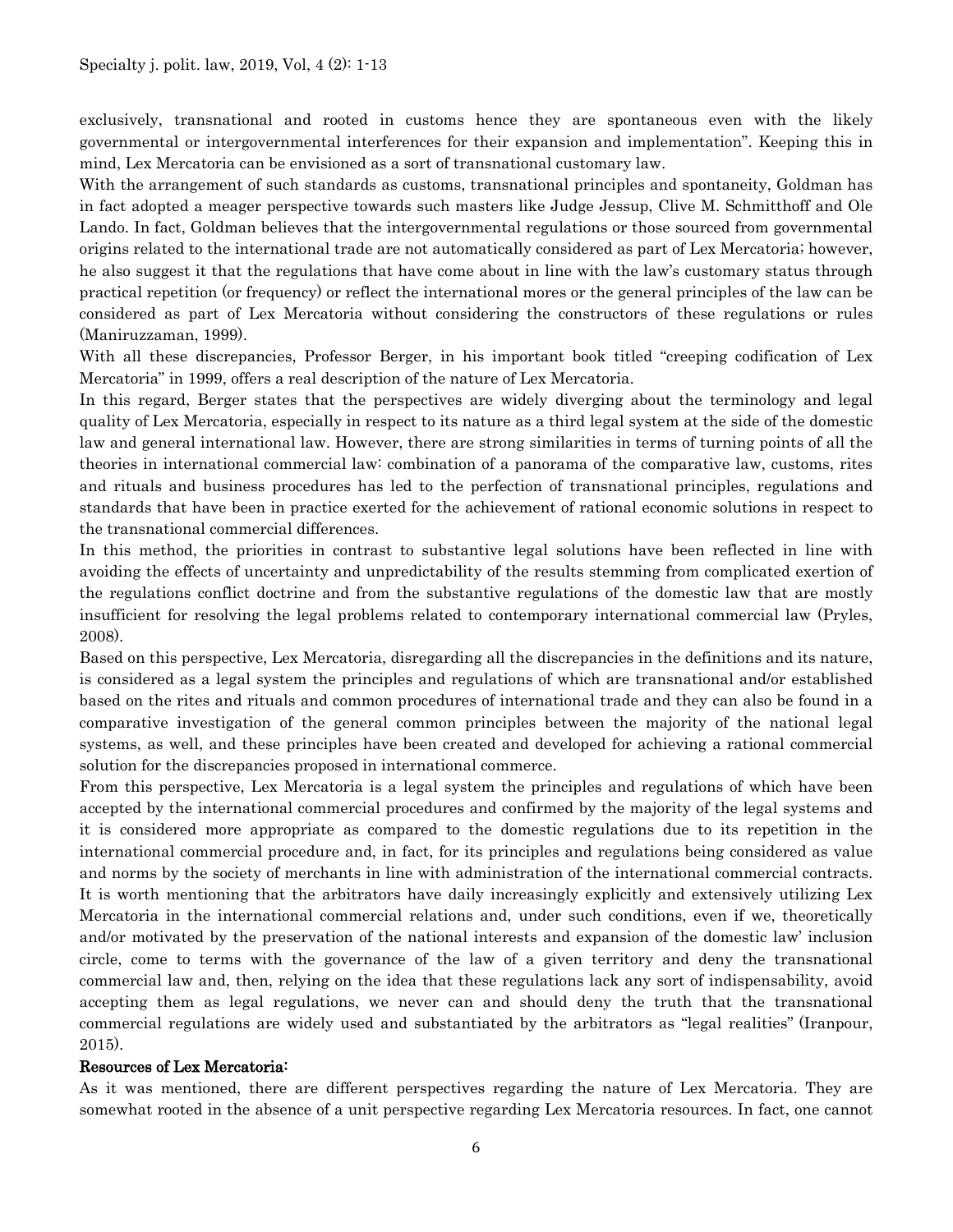witness offering of a unit definition of Lex Mercatoria even with perspective differences about resources of Lex Mercatoria as natural elements and bodies of this legal system.

The discussions about the determination of the resources of Lex Mercatoria and the relative importance of its resources have become prevalent amongst the supporters thereof, as well. Professor Ole Lando lists several elements, instead of resources, for Lex Mercatoria, including:

- General international law
- Uniform regulations
- General legal principles
- Regulations of the international organizations
- Commercial rites and rituals and procedures $8$
- Standard conventions
- Reported arbitration sentences (Pryles, 2008)

Another author, asserting the disagreement regarding the resources of Lex Mercatoria even amongst the most passionate proponents of this legal system, generally considers four common elements for it, including:

- General legal principles
- Business rites and rituals and principles
- Uniform regulations and international commercial principles
- Arbitration sentences

Another professor, asserting the absence of a standard definition of the set of the regulations and principles exerted in respect to the international contracts, classifies the resources most often mentioned for such transnational law as outlined below:

- 1) Customs;
- 2) General legal principles;
- 3) Soft law that points to the resources lacking the binding force rather they are rendered indispensable for the parties via considering them in the area of voluntary volition of the parties for enforcing them;
- 4) General principles of the general international law;
- 5) In some of the cases, as well, national and international resources (like pacts and conventions) to the extent they are deemed regulating the international commercial activity are mentioned in a more extensive definition plus the above-mentioned cases (Cordero, 2014).

Therefore, there is no single perspective about the resources of Lex Mercatoria. The absence of a unique perspective about the resources is rooted in the idea that there are essentially two different approaches about what has constituted Lex Mercatoria. These two perspectives approach Lex Mercatoria in both an expanded and a narrow look.

The proponents of the narrow approach underline such characteristics of the resources of Lex Mercatoria as their being spontaneous and non-statutory hence they exclude the international conventions and uniform regulations. The emphasis of this group is on the non-national trait of Lex Mercatoria and, resultantly, the international conventions and uniform regulations cannot be considered as part thereof. Based on this reasoning, none of the national rules and regulations or general international law can be considered as part of Lex Mercatoria.

On the other hand, there is made a lower stress on the spontaneity and customary nature of the resources in a more extensive approach to Lex Mercatoria, though it is defined as a transnational commercial law. According to this perspective, all the enforceable regulations in respect to the international commercial relations are part of Lex Mercatoria. In line with this, it has been remarked that the international trade

<span id="page-6-0"></span> $\overline{\phantom{a}}$ <sup>8</sup> Professor Bhala believes that the rites and rituals can be considered as source of Lex Mercatoria under conditions that a) they reflect the business manners or habits and market mores; b) they have been continued in a considerable temporal period; c) they are global; d) they have external origins in respect to legal system; e) they are highly profitable for the business society (to wit they should promote maximum industry or consider a bigger goal for a larger number of businessmen: Maniruzzaman, Ibid, p.672.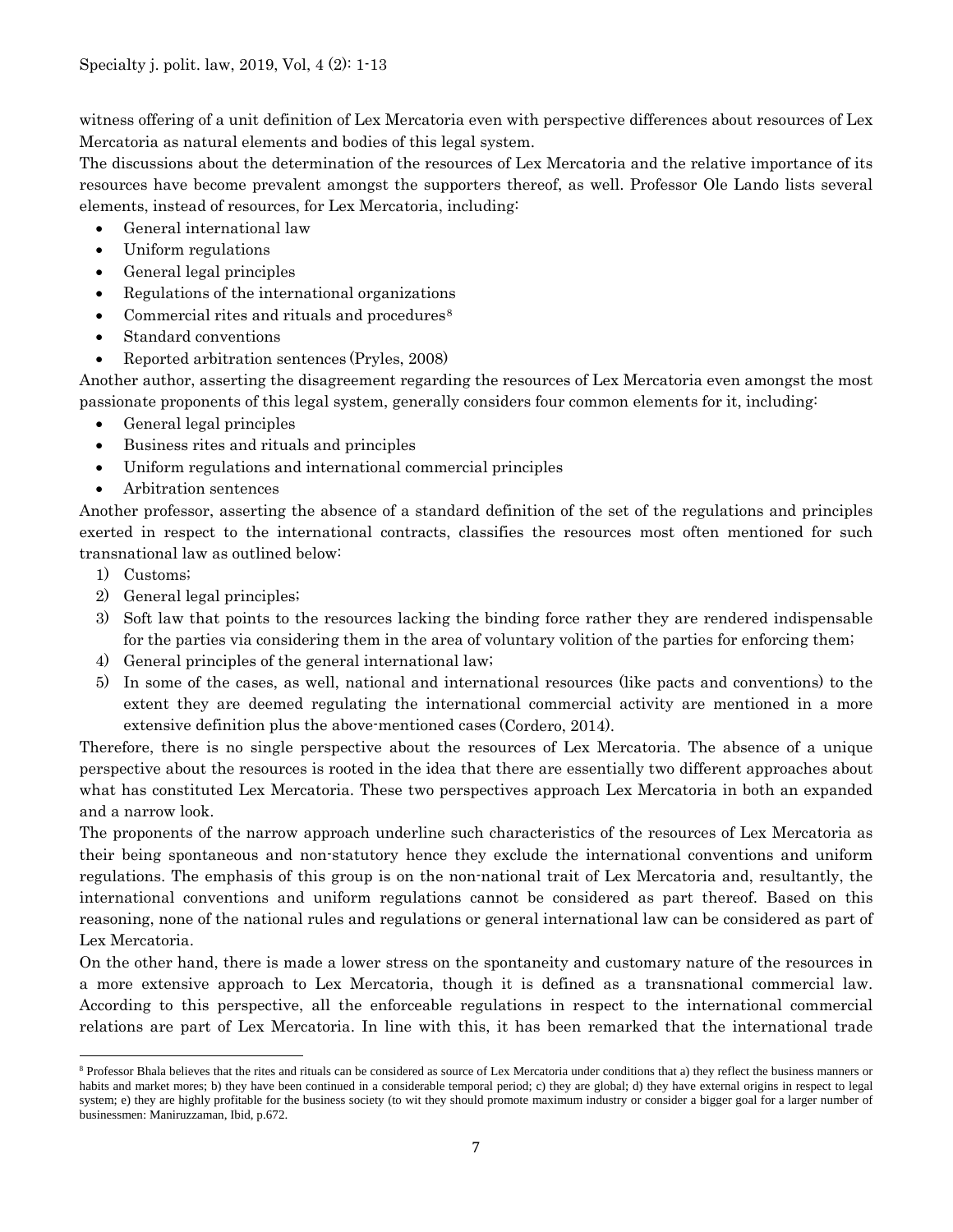follows different regulations in respect to its domestic business activities and the international commercial society regulates its own affairs and creates its own regulations. This internationally uniform law saves confrontation with the conflicts in the national regulations. Corresponding to this extensive conceptualization of Lex Mercatoria, international conventions, uniform regulations, general legal principles, codes of conduct, rites and rituals and customs, standard form contracts and international organizations' regulations are parts of Lex Mercatoria.

Critics reason in line with the idea that it is via appending and authentication of some of the resources of Lex Mercatoria by the governments that these resources are not considered as part of Lex Mercatoria rather they are envisioned as the sources of national regulations.

The recent theory cannot be sufficiently identifying. In fact, how an axiom can be separated from the body of a certain legal system and entered a given national law solely via appending? The fact of the matter in this regard is that a maxim, as part of Lex Mercatoria, is not excluded from the domain of Lex Mercatoria via providing it with the ability of being appended into the national regulations. Moreover, many of the general principles of Lex Mercatoria have also been considered in the majority of the national regulations, as well, because these regulations reflect business considerations and fair behavior for them and they are considered as important regulations for fluid and transparent commercial performance under any legislation (Baddack, 2005).

It seems in this regard that all the regulations, principles and regulations that feature transnational nature and appropriate for international commercial relations and promotion of commercial business, as well, and accepted in the international commercial procedure and the majority of the national legal systems are considered as parts of the body of Lex Mercatoria and its source though being even part of the national regulations. The emphasis on the spontaneous nature of Lex Mercatoria is not contradictory to the issue that its resources like the general legal principles are also found in the countries' national regulations rather the authentication of the general principles can somehow signify the extensive acceptance of the principles and regulations of Lex Mercatoria amongst the majority of the national legal systems that is per se indicative of the trans-governmental characteristic of these principles.

However, the sure thing is that a principle or legal axiom or a convention that is exercised amongst a few number of the countries and accepted by the majority of the international commercial society and, in other words, is not common and customary amongst the international commercial society cannot be considered as part of Lex Mercatoria. So, it seems that the judge or arbitrator trying a case, assuming having being granted the authority of administrating the contract based on Lex Mercatoria, should, in the position of identifying the principles and rules of this legal system, pay attention to the transnational trait or, in other words, transgovernmental nature of these principles as well as to the agreeability and commonality of them in the international commercial society and in the majority of the national regulations, as well. In line with this, the arbitrators usually identify and implement the common principles and regulations of international trade through a comparative investigation and according to the original resources of Lex Mercatoria like the international arbitration procedure and commercial mores and rites and rituals.

## Lex Mercatoria in International Commercial Arbitration:

Some of the national legal systems make use of the term "state law" for the dispute parties to disregard the possibility of selecting Lex Mercatoria for the administration of their contract as a collection of the transnational principles and regulations. However, such a possibility has been taken into account in some legal systems[9](#page-7-0) by the use of the phrase "the rules of law". In fact, many of the interpreters are of the belief that when a national legislator considers the possibility of selecting the rules of law for the administration of parties' contract, he has implicitly authenticated and confirmed the possibility of selecting a nongovernmental system as Lex Mercatoria for the administration of a contract. Generally, since some of the national legal

<span id="page-7-0"></span>l <sup>9</sup> France, Switzerland and the Netherlands.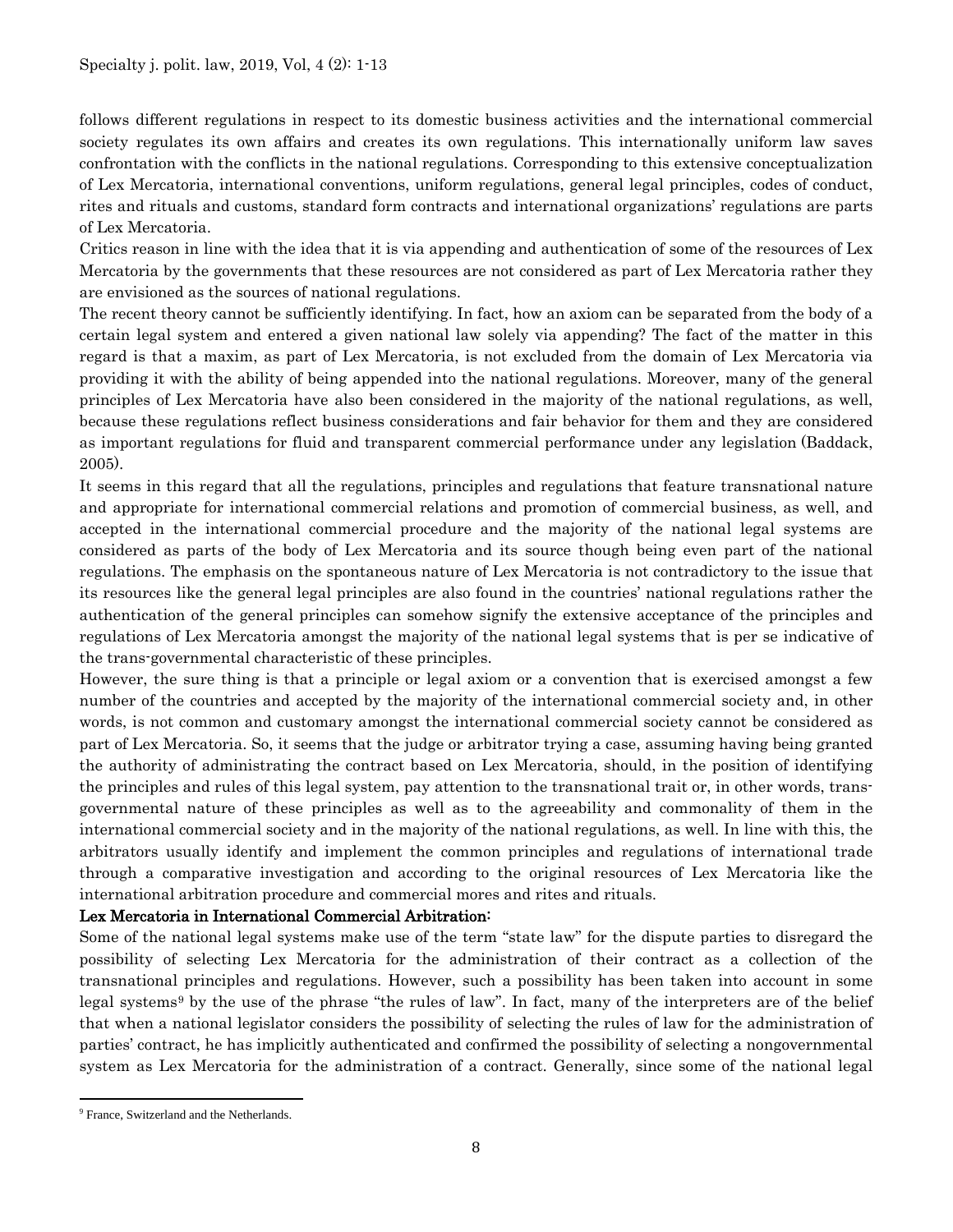systems do not support in the light of positivism tradition<sup>[10](#page-8-0)</sup> of the law-making by the private trans-border communities, Lex Mercatoria is more enforceable and substantiated in comparison to state courts in international commercial arbitration. In this respect, it is more generally accepted as a reality that Lex Mercatoria and international arbitration are directly associated with one another. The majority of the contracts and regulations related to international arbitration that have been prepared after 1950 consider the idea that the arbitrators should take into account the principles and regulations of the international trade even if they have not paragraph indicating the reference to Lex Mercatoria (Güçer, 2009).

In this regard, the arbitrators played essential roles in the growth and development of Lex Mercatoria since the arbitrators realized Lex Mercatoria as more suitable in contrast to the national regulations of the dispute parties or the law of a third state and succeeded in issuing sentences based thereon with the authorities they gained from the parties' private contracts and according to their not being required to observe the governmentally stipulated arbitration regulations<sup>[11](#page-8-1)</sup> in some of the lawuits even with Lex Mercatoria's not being selected as the law governing the contract by the parties<sup>[12](#page-8-2)</sup>.

Furthermore, the arbitrators enjoy more creative power in comparison to the national judges and can, like social engineers, play a constructive role in finding the principles of Lex Mercatoria and proper designing of them in respect to the dispute parties' discrepancies. In this regard, Professor Lando points to the creative role of the arbitrators in developing Lex Mercatoria by expressing that: "the parties to a contract filing a lawuit to international arbitration do not sometimes agree on a certain national law for the administration of their contract and, instead, select the rites and traditions and mores of international trade for the fact that they are more commonly shared by all or majority of the stages engaged in international trade or by the states connected with the dispute. Where such regulations cannot be (easily) justified, the arbitrator exerts an axiom and selects a solution which s/he thinks more appropriate and more just. This judicial procedure part of which lies in the enforcement of the legal regulations and another part pertains to the selection and creation or a certain procedure or trend is called Lex Mercatoria enforcement (Maniruzzaman, 1999).

Therefore, it can be opined that arbitration and Lex Mercatoria are two supplementary parts of the general international commercial law. Arbitration considerably contributes to the supplementation of Lex Mercatoria that is essentially evolved from the theories and procedures of arbitration and considered as the substantive indicator of private international judgment. In fact, arbitration is envisaged as an imperfect institution without Lex Mercatoria. Equally, Lex Mercatoria can bloom inside the framework of arbitration and find its proper position (Bagheri, 2000).

In this sense, the relationship between arbitration and Lex Mercatoria is a direct and undeniable one and, in fact, the necessity for this relationship should be sought in the trans-governmental trait of Lex Mercatoria and the private nature of the international arbitration; thus, the combination of these two characteristics, provides a proper environment for the administration of international contracts via considering the evolving conditions of international trade.

Another noteworthy point is that a legal phenomenon is not always in need of resorting to the court and judicial enforcement. A contract might be negotiated, drafted, endorsed and implemented without the interference of any judicial authority. However, in case of the occurrence of problems the resolving of which is deemed improbable through negotiation, the parties need to refer to an impartial authority for judging the subject of dispute. In this regard, it has to be noted that the need for a neutral authority only comes about in the second stage of the legal phenomenon's emergence. In such cases, the parties normally need a qualified national judge for judging their case. The performance of judicial domain is one of the necessary indicators of

l

<span id="page-8-0"></span><sup>&</sup>lt;sup>10</sup> Positivism refers to the legitimacy of the creation of the law solely by the governmental-state systems and does not consider legitimate the construction of law by the private institutions.

<span id="page-8-1"></span><sup>&</sup>lt;sup>11</sup> Except the regulations that can cause flaws in the credibility of the arbitral sentence.

<span id="page-8-2"></span> $12$  As an example, in the file no.4650, in 1987, the International Chamber of Commerce (ICC) Arbitral Tribunal decided to accept and enforce Lex Mercatoria in the absence of the selection of the governing law by the dispute parties.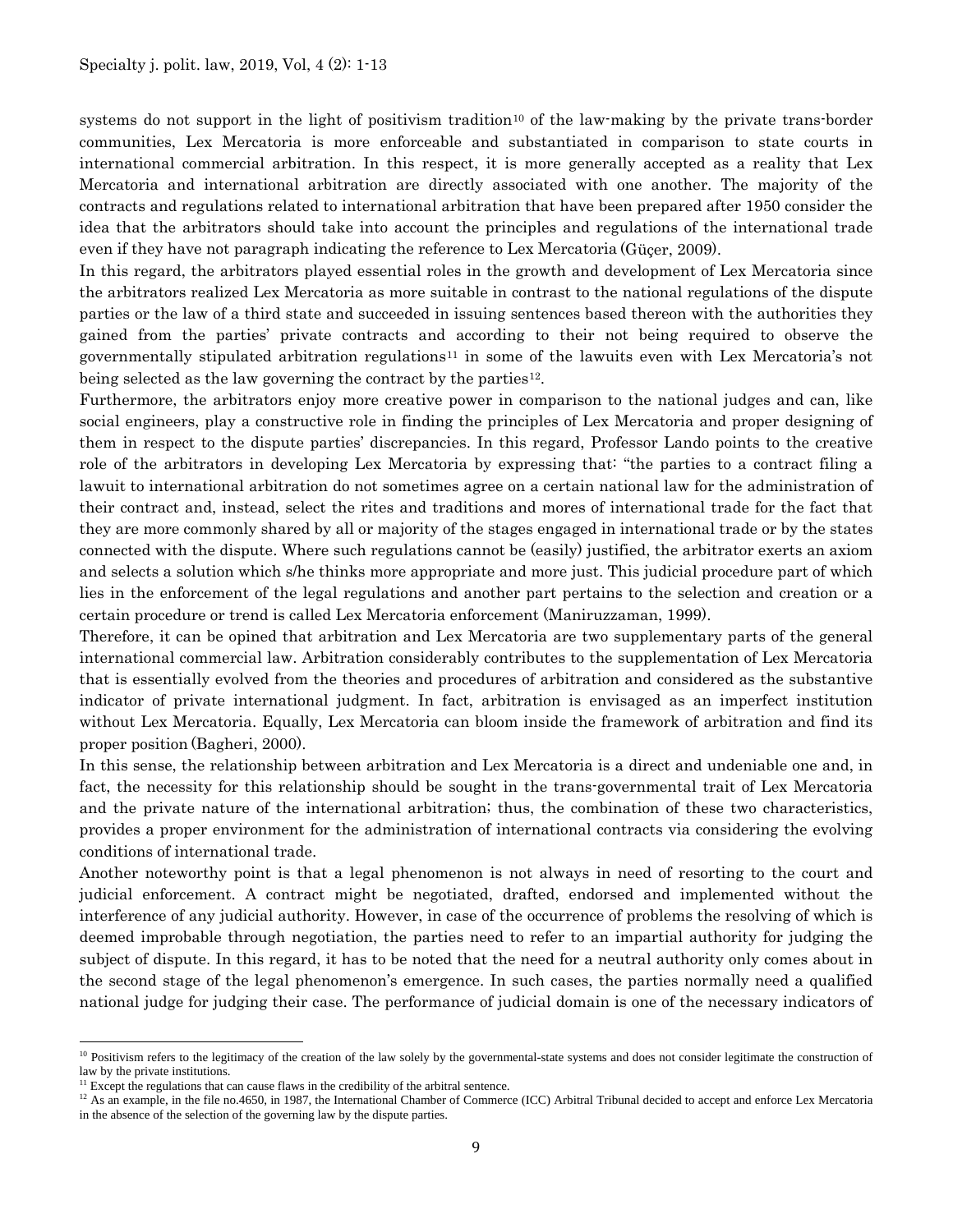a modern government wherein a branch of the government, named judicature, becomes responsible for implementing and enforcing the law enacted by another branch of the government named parliament.

Using arbitration, contracting parties, as citizens of these states, may use arbitration to bypass the national judges' legal power and, consequently, dodge the state's judicial power. In this regard, the nature and the legitimacy of the international arbitration were questioned for a long time. However, nowadays, the national regulations, international conventions and the decisions by the most supreme courts worldwide consider arbitration as a credible method for resolving the discrepancies and give arbitration a type of "jurisdictional" function.

International arbitrators enjoy a larger deal of flexibility as compared to the national judges parallel to guaranteeing the law enforceable in respect to the nature of the dispute because the arbitrators are not generally committed to the enforcement of dispute resolution regulations of the arbitration place[13.](#page-9-0) In this regard, the international arbitration regulations of the international chamber of commerce (ICC), the UNCITRAL example law in the international commercial arbitration and the national regulations arranged after the UNCITRAL example law explicitly grant the arbitrators a wide authority for determining the law enforceable on a contract (Gimenez, 2012).

The assigning of such a vast authority stems from the private nature of the arbitration and in respect to the principle of the parties' independence and the power that the arbitration parties grant to the arbitral tribunal for the proper administration of their contracts. This characteristic of arbitration versus the domestic judges who represent the states employing them has caused the arbitrators to consider the needs of international trade and the environment of the creation and enforcement of international commercial contracts through their creative power and freedom of action and, in line with this, in the position of selecting between the domestic regulation options that would naturally lead to the enforcement of national conflict resolution regulations and Lex Mercatoria as a transnational legal system consider the latter as more qualified for the administration of the international contracts in some of the cases.

#### Enforcement of Lex Mercatoria by Arbitrators:

Arbitrators enforce Lex Mercatoria on various occasions. Apart from the situation that the parties explicitly agree on the enforcement of Lex Mercatoria for their contracts, the arbitrators perceive in some cases according to the contract conditions such as the ones excluding the enforcement of the domestic law that the parties have intended the enforcement of Lex Mercatoria by their mentioning of such conditions. In this regard, it has been stated in some cases that although the possibility of enforcing Lex Mercatoria might have not been explicitly mentioned in the contracts, they might have been arranged in such a way that the possibility of enforcing Lex Mercatoria can be inferred from the conditions therein. One such a condition is the explicit denial of enforcing any domestic law and stipulating the exclusive enforcement of the general principles and customs of international trade (Janidi, 2012). The proponents of Lex Mercatoria reason in many of the international arbitration cases that the arbitrators are willing to enforce more flexible and more popular regulations in lieu of overly legal methods (Newman and Burrows, 2013).

In some cases, as well, the arbitrators choose Lex Mercatoria as the best option for the administration of their contracts in the absence of the selection of any law by the parties. For example, the international commercial court announced in a file<sup>[14](#page-9-1)</sup> that "the plaintiff has declared that the paragraph related to the enforceable law has not been taken into account intentionally because an international institution would not consider the contracts under any national legal system". Thus, according to this arbitrator's ideas, contract should be exclusively administrated by the generally accepted principles in transnational level.

l

<span id="page-9-0"></span><sup>&</sup>lt;sup>13</sup> For instance, it is expressed in file no.5321, in 1974, adjudicated to arbitral tribunal of ICC in line with disregarding the regulations of dispute resolution that "it is not necessary for the conflict resolution regulations to be determined. The arbitral tribunal generally decides according to the acceptance of the international arbitration independence to resolve the dispute corresponding to the general principles of contract laws that are well-justified in procedures of the

<span id="page-9-1"></span>arbitration courts". 14 ICC Award No. 2152/1972, cited in: Journal du Droit International (1974).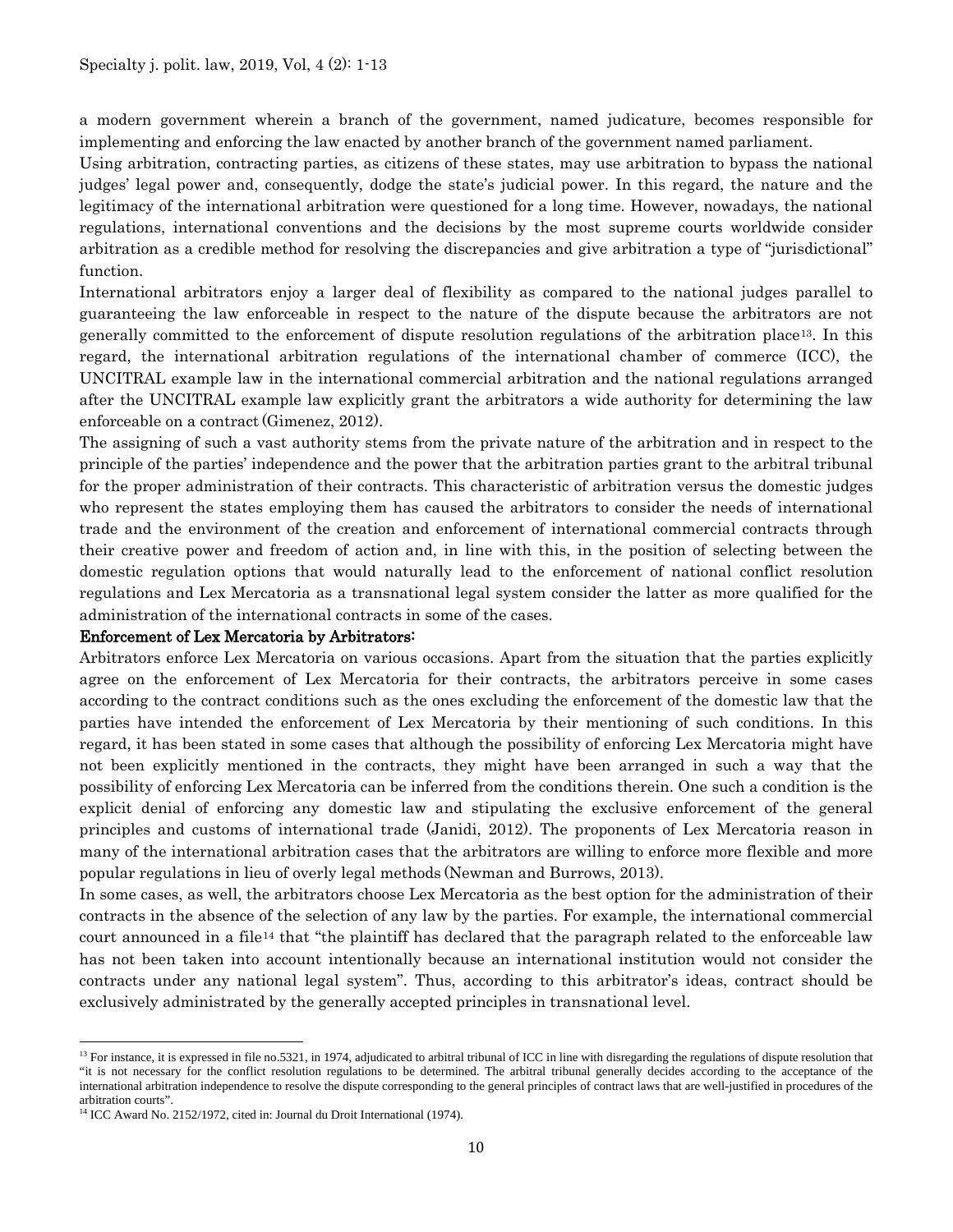In sentence no.1875 by ICC's arbitral tribunal, as well, the arbitrator decided on the enforcement of Lex Mercatoria, including Unidroit principles in the absence of the enforceable law selection by the parties.

One of the most important decisions related to the enforcement of Lex Mercatoria was made by the arbitral tribunals where the parties had fallen short of selecting the law governing their contract, i.e. in Pabalk vs. Norsolor case in 1979.

In Norsolor case, the Turkish plaintiff claimed loss compensation for the breach of agency contract against a French defendant (Ashenfelter and Iyengar, 2009). In sentence no.3131/179, the arbitrators expressed in the decision made for the dispute resolution that: "in trying the problems related to the selection of the law and in line with the enforcement of a law that is sufficiently fascinating and convincing and according to the international nature of the law, the arbitral tribunal realized it more appropriate not to refer the case to a certain legislature, Turkish or French, and took measures parallel to the exertion of international Lex Mercatoria".

In this file, the arbitral tribunal also reasoned that "one of the important and key regulations is the principle of good will that should administrate the formation and enforcement of the contracts and, additionally, realized it necessary to relate the (parties) behavior with the general principle of responsibility" (Jemielniak, 2016).

In the end, the arbitral tribunal reasoned based on Lex Mercatoria that the good will commitment has been violated by Norsolor hence it sentenced the French company to the payment of eight hundred thousand French Francs (Alfons, 2010).

In file no.9474, in February 1999, as well, ICC's arbitral tribunal decided the enforcement of CISG as one example of Lex Mercatoria. In line with this, the arbitral tribunal expressed that "even assuming that the CISG contract parties have not selected the law governing their contract, CISG can be considered as a standards and regulations source of the international contracts". The other resources of such standards and regulations can be inferred from the principles of the law on European contracts and Unidroit principles, as well (Lassila, 2017). In verdict no.8502, as well, that was issued by ICC, the arbitral tribunal, in Paris, that was dealing with the dispute between a Vietnamese seller and a Dutch buyer asserted that the reference to incoterms[15](#page-10-0) and UCP500[16](#page-10-1) in contract shows the parties' intention for administrating their contracts by means of the mores and rites and traditions of the international trade (Petsche, 2017).

The abovementioned examples that are considered as samples of sentences issued based on Lex Mercatoria indicate that the arbitrators, even assuming that Lex Mercatoria has not been selected as the law governing the contract in some lawuits, prefer to enforce Lex Mercatoria as a collection of transnational principles shared in the international commercial procedure and between the majority of the national legal systems in lieu of resorting to the dispute resolution regulations of the arbitration place and, finally, administrating the contract based on a given national law. The supporters of Lex Mercatoria reason that the language of Lex Mercatoria is formally universal and that it provides a legal format for what has been considered necessary for the business customs hence they underline its legitimacy for making decisions in arbitrations in this regard (Mattli and Dietz, 2014, p.115).

#### **Conclusion**

 $\overline{a}$ 

Although Lex Mercatoria as a third legal system along with the domestic and international law has been exposed to numerous theories and perspectives of the international commercial law professors in terms of its nature and resources constituting it and there is no unitary definition posited for such a transnational legal system, the absolute point is that this is needed in respect to the merchants and the conditions and

<span id="page-10-0"></span><sup>&</sup>lt;sup>15</sup> Incoterms refers to the international commercial expressions prepared and codified by the international chamber of commerce.

<span id="page-10-1"></span><sup>&</sup>lt;sup>16</sup> Regulations of UCP500, passed in 1994, and UCP600, passed in 2007, are the ones governing the documentary credibility.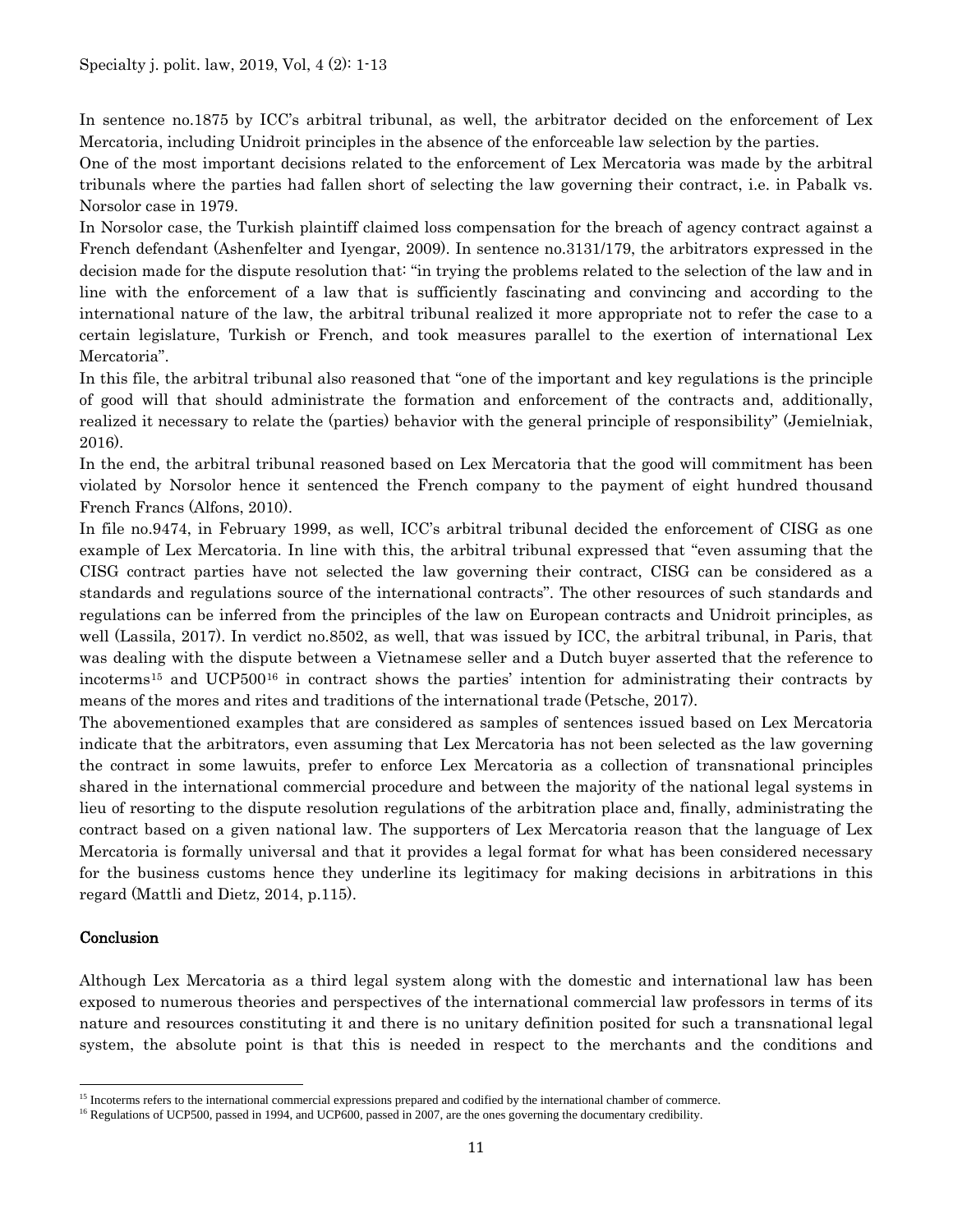environments of the signed contracts of the international trade to highlight the necessity of considering a system stemming from international commercial-specific resources for the society of merchants in the light of the domestic law' deficiencies and problems arising from the regulations on resolving rules' conflict. In line with this, arbitration played a distinct role as an independent institution and succeeded in investigating the conditions and expediencies of each file in the light of the principle of the governance of will and according to the independence and creative power of arbitrators as the representatives selected by the contracting parties; and, if the parties happened to find Lex Mercatoria more appropriate for the administration of the contracts than the national regulations even in case that the dispute parties fell short of selecting it, arbitrators took steps in line with selecting and enforcing Lex Mercatoria in respect to the parties' contract. In fact, the arbitrators, unlike the national judges who formally represent the states installing them, are not required to follow the rules of the place of trying the dispute and it is in this regard that they have been able to authenticate Lex Mercatoria in the light of bearing witness to the inefficiency of some of the national regulations for the trial of the proposed disputes in international commercial level thereby to take valuable steps towards the creation and development of Lex Mercatoria.

It has to be noted in this regard that more than ninety percent of the contracts signed in the area of the international trade currently contain an arbitration paragraph and, in this regard, the arbitral judgments, as one of the original sources of Lex Mercatoria, feature a high frequency rate in the international trade. According to the creative power of this method of dispute resolution and considering the arbitrators' strict adherence to Lex Mercatoria as a system matching with the international commercial conditions, more blossoming of Lex Mercatoria through international arbitration can be seen in future. The thing that should not be forgotten on this path is that it is not easy to leave behind the traditional law perspectives that only assign the power of constructing and creating law to the governments and national governance in the light of positivism theories and do not envision such a power as being legitimate for the private communities like the society of the merchants and, in this regard, longer time is needed to be passed so that the nature, resources and, consequently, the principles and regulations of this trans-governmental legal system that is needed by the society of international merchants can finish its evolution route.

It has to be reminded that Lex Mercatoria resources possess the required dynamicity for taking this evolutionary path and, in this regard, it can be stated that Lex Mercatoria is becoming more perfected and more developed with the pass of time.

## References

- 1. Alfons, Claudia (2010),Recognition and Enforcement of Annulled Foreign Arbitral Awards: An Analysis of the Legal Framework and Its Interpretation in Case Law and Literature, Peter Lang.
- 2. Ashenfelter, Orley, Iyengar, Radha (2009), Economics of Commercial Arbitration and Dispute Resolution, Edward Elgar.
- 3. Baddack, Frank (2005)," Lex Mercatoria: Scope and Application of the Law Merchant in Arbitration, LL.M. (International Trade Law)", Thesis, Faculty of Law, University of the Western Cape.
- 4. Bagheri, Mahmood (2000), International Contracts and National Economic Regulation:Dispute Resolution Through International Commercial Arbitration, Kluwer Law International.
- 5. Born,gary(2001), International Commercial Arbitration:International and US Specs Commentary and Materials, Springer.
- 6. Campbell, Dennis (2010), International Dispute Resolution, Issue 2010, Kluwer Law International.
- 7. Cordero-Moss, Giuditta(2014), International Commercial Contracts: Applicable Sources and Enforceability, Cambridge University Press.